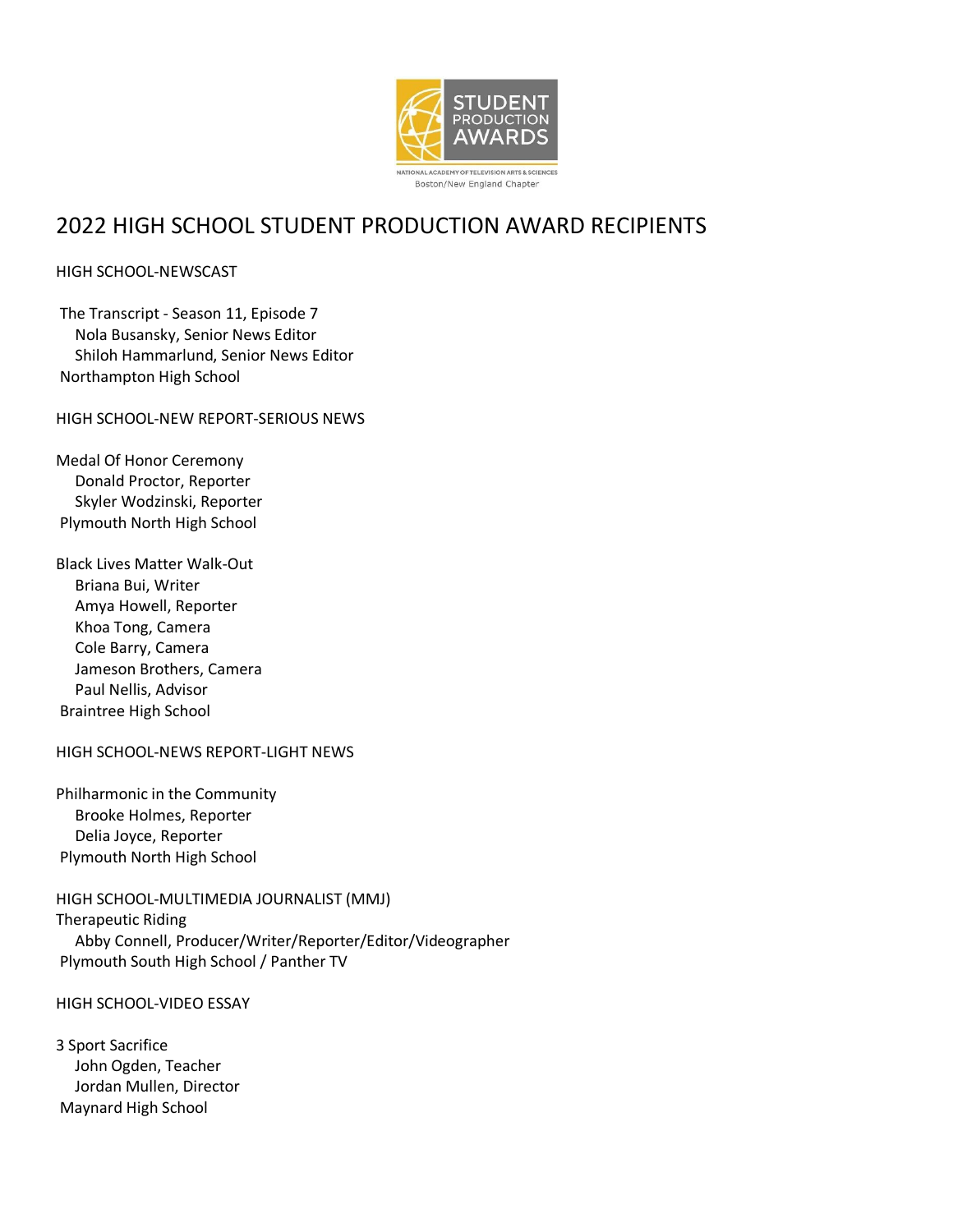# HIGH SCHOOL-NON-FICTION-SHORT FORM

Life Support Danielle Mannion, Teacher Daisy Lyons, Director Millis High School

#### HIGH SCHOOL-NON-FICTION-LONG FORM

Conquer Your Brain John Ogden, Teacher Carolyn Norris, Director James Carter, Producer Maynard High School

#### HIGH SCHOOL-PUBLIC AFFAIRS/COMMUNITY SERVICE

Indigenous Perspective Skyler Wodzinski, Reporter Plymouth North High School

## HIGH SCHOOL-ARTS & ENTERTAINMENT/CULTURAL AFFAIRS

Pass on: Michael Lee - Visual Poem Mauricio Riedewald, Editor/Producer Newton North High School

#### HIGH SCHOOL-MAGAZINE PROGRAM

The Transcript - Season 11, Episode 2 Shiloh Hammarlund, Senior News Editor Nola Busansky, Senior News Producer Northampton High School

## HIGH SCHOOL-MUSIC VIDEO

Chasing Cars Corinne Horsman, Producer Amanda Gunnison, Talent Sophia Nardullo, Talent Middleborough High School

#### HIGH SCHOOL-FICTION-SHORT FORM

Squid Game: Northampton High School Miguel Warton, Director Beckett Calkins, Producer Gabriella Fox, Producer Jonathan Feliciano, Producer Northampton High School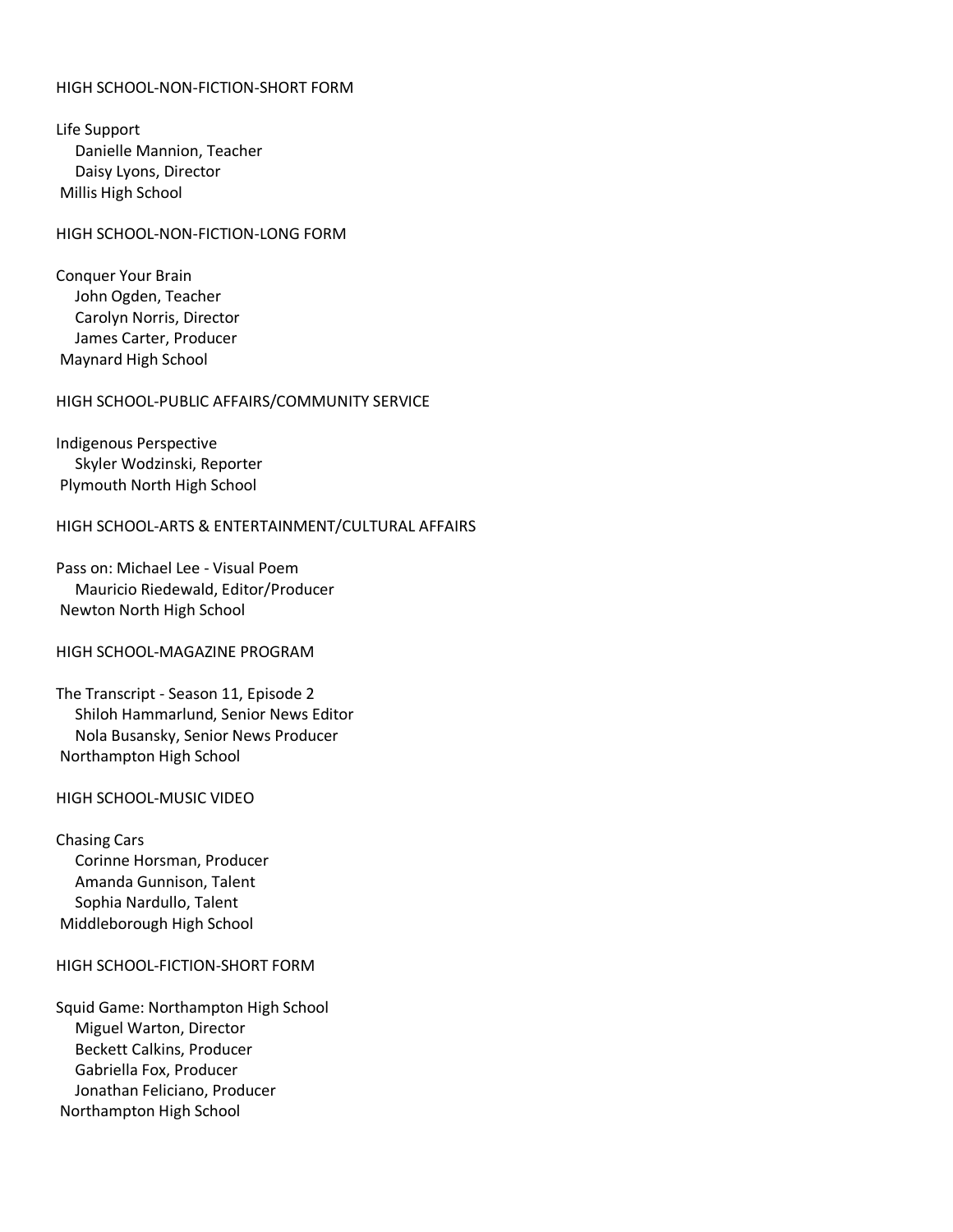# HIGH SCHOOL-FICTION-LONG FORM

The Maynard Community- Episode #9: And Justice for All John Ogden, Teacher Kyle Lindfors, Director Kevin Caruso, Talent Tony Savard, Talent John Flynn, Talent Mark Sinopoli, Talent Jeff Paterno, Talent Hayden Blomster, Writer Joe Ditavi, Camera Operator Keller Kerlin, Camera Operator Maynard High School

## HIGH SCHOOL-SPORTS STORY OR SEGMENT

Athlete Spotlight Sandwich High School, Riley Morrison Blue Knight Television

## HIGH SCHOOL-SPORTS PROGRAM

DAF Media's High School Gameday - 2021 Turkey Bowl Edition Damian Dobrosielski, Advisor Dylan DeRiso, On-Camera Host/Producer Braden Schenck, On-Camera Host/Editor Peter McLean, Reporter DAF Media

### HIGH SCHOOL-LIVE SPORTING EVENT/GAME

The Rematch, Darien vs. Newtown Football Game Damian Dobrosielski, Advisor Jason Bellingham, Instant Replay Michael Mercein, Director Dylan DeRiso, Play-by-play Broadcaster Braden Schenck, Color Commentator Will Donnelly, Graphics Adam Nelson, Camera 3 Kate Demark, Camera 1 James Leone, Camera 2 DAF Media

#### HIGH SCHOOL-PUBLIC SERVICE ANNOUNCEMENT (PSA)

Choose Life Not Likes Molly Cahill, Director Editor Barnstable Educational Access TV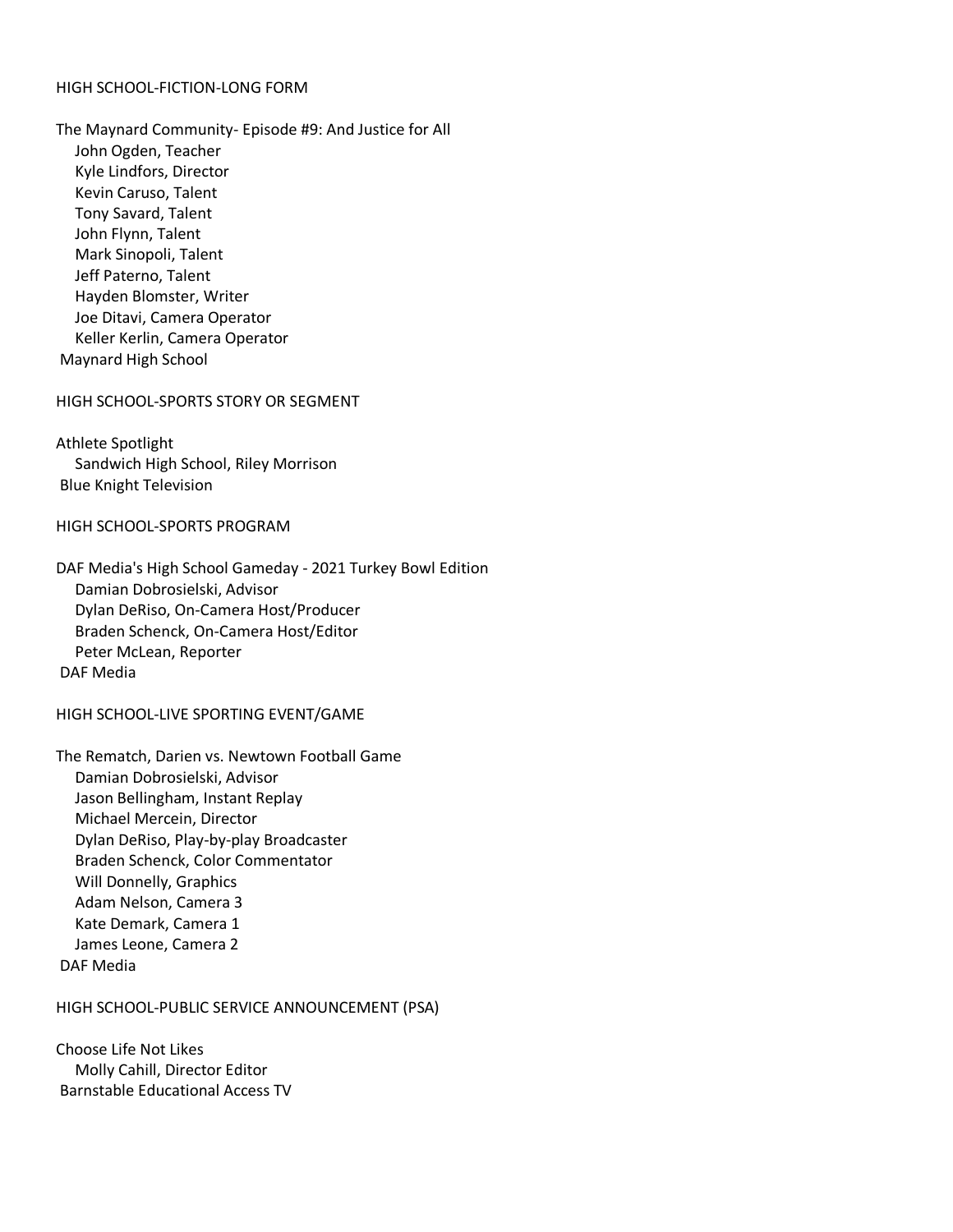# HIGH SCHOOL-COMMERCIAL

Newton North TV Media Arts Program Commercial Aidan Vahey, Producer/Editor Jonathan Hacsi, Producer/Voiceover Amanda Mazzola, Advisor Scott Dunlop And Amanda Mazzola, Advisor Newton North High School - TV Media Arts

#### HIGH SCHOOL-ANIMATION/GRAPHICS/SPECIAL EFFECTS

Day Dreamin' Steven Jacques, Teacher Emily Kiker, Producer/Editor/Voice Actress Taunton High School / Taunton Educational Network

#### HIGH SCHOOL-AUDIO/SOUND

#### Frozen Sounds

 Elizabeth DaCunha, Audio Director Gretchen Kohler, Audio Director Jadynn Tucker, Audio Director Fairhaven High School

## HIGH SCHOOL-DIRECTOR

First Day Back Larissa Vieira, Director Middleborough High School

### HIGH SCHOOL-EDITOR

Go High Linda Garmon, Teacher Adviser Travis (T. J.) McCloud, Editor Madison Park Technical Vocational High School

#### HIGH SCHOOL-PHOTOGRAPHER

Letter to the Ocean Paige Bettencourt, Cinematographer Fairhaven High School

HIGH SCHOOL-TALENT-NEWS OR SPORTS

Braden Schenck - Sports Broadcaster Damian Dobrosielski, Advisor Braden Schenck, On-Camera Talent DAF Media